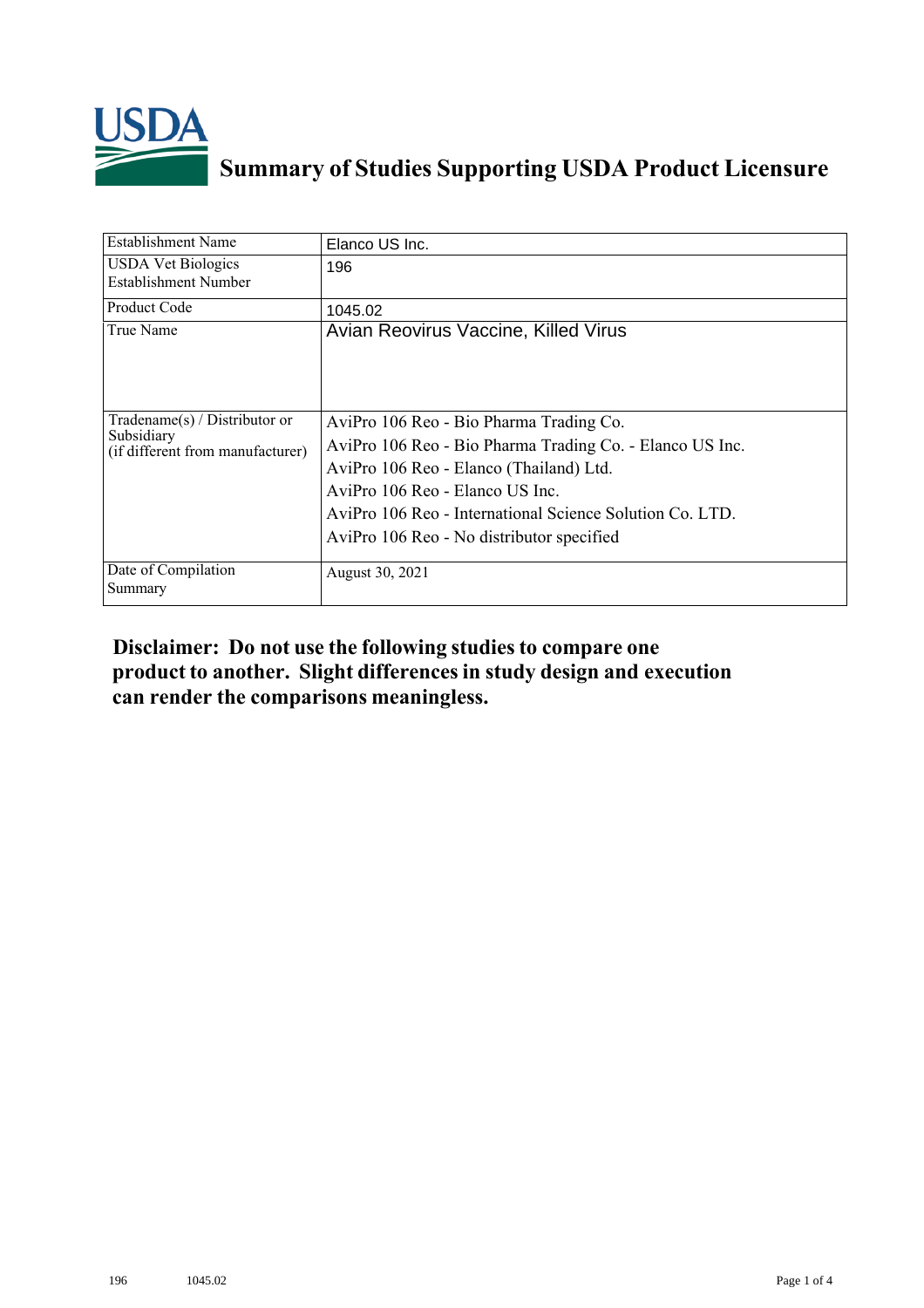| <b>Study Type</b>              | Efficacy                                                                                                                                                                                                                                                                                                                    |
|--------------------------------|-----------------------------------------------------------------------------------------------------------------------------------------------------------------------------------------------------------------------------------------------------------------------------------------------------------------------------|
| <b>Pertaining to</b>           | Reovirus                                                                                                                                                                                                                                                                                                                    |
| <b>Study Purpose</b>           | To demonstrate protection of progeny against malabsorption<br>caused by Reovirus                                                                                                                                                                                                                                            |
| <b>Product Administration</b>  | Subcutaneous injection to breeder chickens                                                                                                                                                                                                                                                                                  |
| <b>Study Animals</b>           |                                                                                                                                                                                                                                                                                                                             |
| <b>Challenge Description</b>   |                                                                                                                                                                                                                                                                                                                             |
| <b>Interval observed after</b> |                                                                                                                                                                                                                                                                                                                             |
| challenge                      |                                                                                                                                                                                                                                                                                                                             |
| <b>Results</b>                 | Study data were evaluated by USDA-APHIS prior to product<br>licensure and met regulatory standards for acceptance at the time<br>of submission. No data are published because this study was<br>submitted to USDA-APHIS prior to January 1, 2007, and APHIS<br>only requires publication of data submitted after that date. |
| <b>USDA Approval Date</b>      | May 30, 1995                                                                                                                                                                                                                                                                                                                |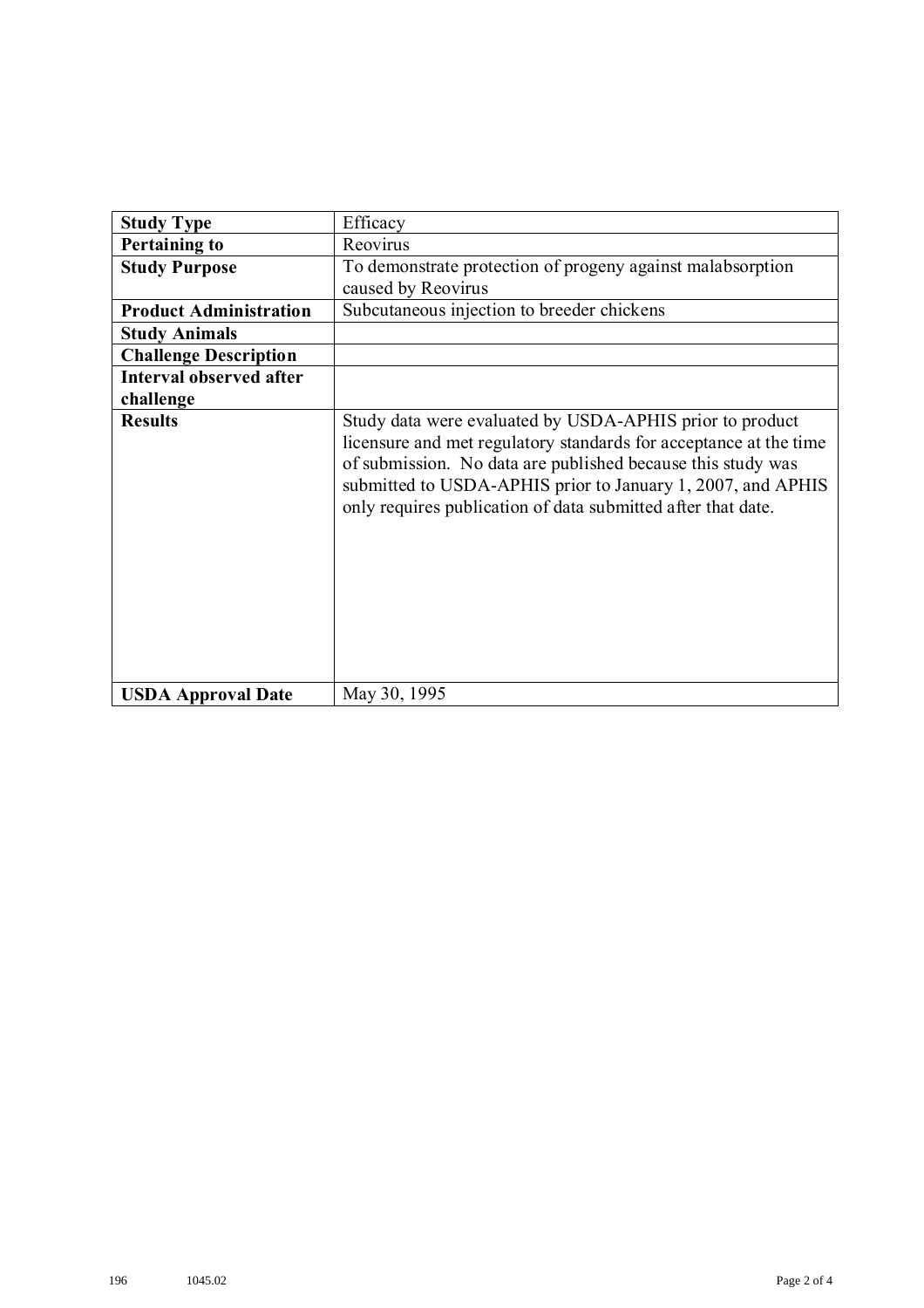| <b>Study Type</b>              | Efficacy                                                                                                                                                                                                                                                                                                                    |
|--------------------------------|-----------------------------------------------------------------------------------------------------------------------------------------------------------------------------------------------------------------------------------------------------------------------------------------------------------------------------|
| <b>Pertaining to</b>           | Avian reovirus                                                                                                                                                                                                                                                                                                              |
| <b>Study Purpose</b>           | To demonstrate efficacy against malabsorption syndrome caused by                                                                                                                                                                                                                                                            |
|                                | avian reovirus in progeny when product administered to hens                                                                                                                                                                                                                                                                 |
| <b>Product Administration</b>  | Subcutaneous injection                                                                                                                                                                                                                                                                                                      |
| <b>Study Animals</b>           | Chicken                                                                                                                                                                                                                                                                                                                     |
| <b>Challenge Description</b>   |                                                                                                                                                                                                                                                                                                                             |
| <b>Interval observed after</b> |                                                                                                                                                                                                                                                                                                                             |
| challenge                      |                                                                                                                                                                                                                                                                                                                             |
| <b>Results</b>                 | Study data were evaluated by USDA-APHIS prior to product<br>licensure and met regulatory standards for acceptance at the time<br>of submission. No data are published because this study was<br>submitted to USDA-APHIS prior to January 1, 2007, and APHIS<br>only requires publication of data submitted after that date. |
| <b>USDA Approval Date</b>      | September 28, 1988                                                                                                                                                                                                                                                                                                          |